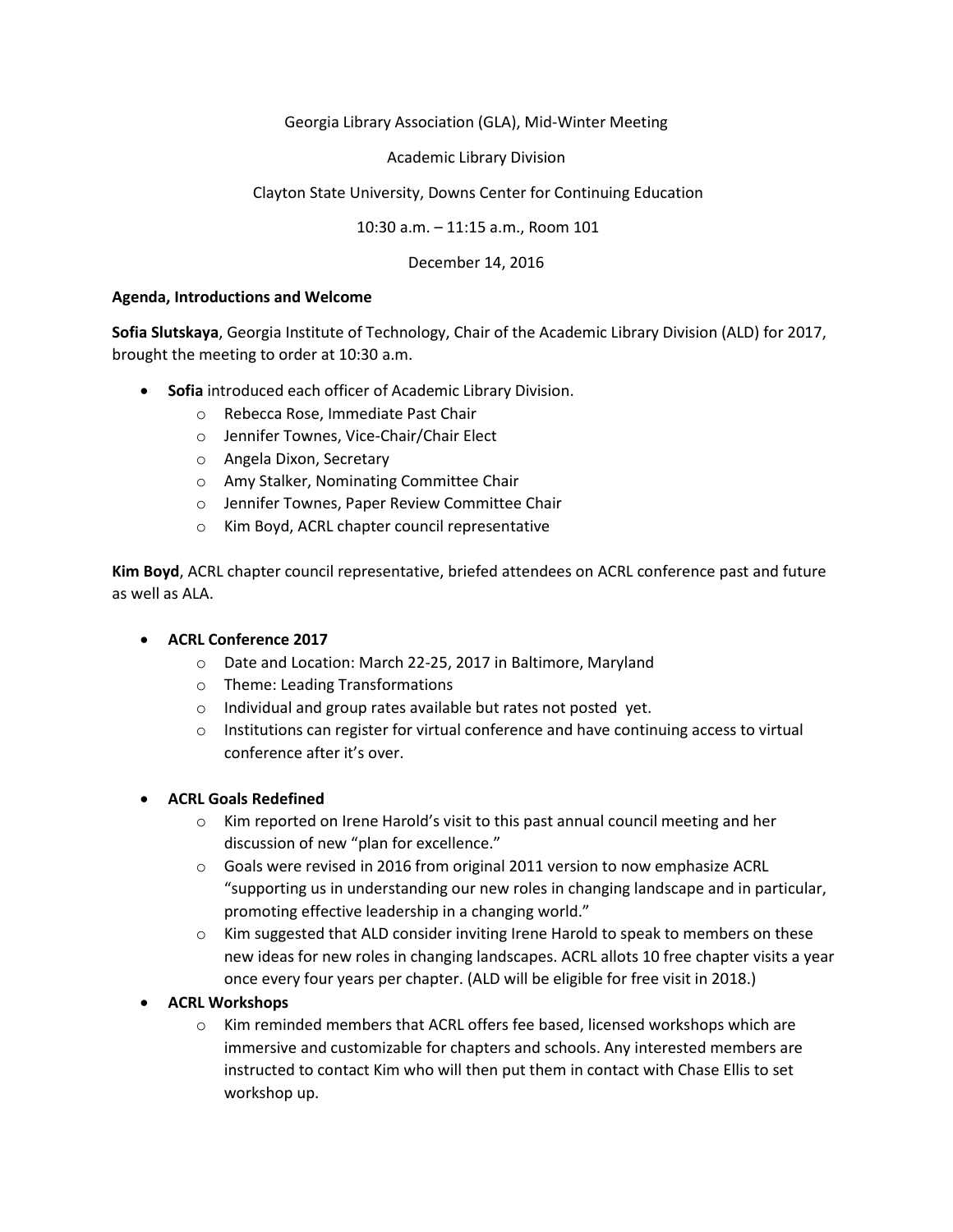# **ACRL Standards Rescinded**

- o At ACRL Annual, ACRL officially rescinded the ACRL Standards and adopted the ACRL framework going forward.
- **ACRL Representative Invite**
	- $\circ$  Kim invited all members to consider attending the ACRL Chapters Council meetings this year as they will be held in Atlanta this year.
	- o Date and Location: January 21, 2017 at the Westin Peachtree Plaza (Room# TBA)
		- $\blacksquare$  8:30a = Regular Meeting
		- 10:30a = Work Session Meeting
	- $\circ$  Kim suggested that anyone interested in assuming her (three term) position in 2017 as ACRL Chapter Council representative get in touch with her to meet at these meetings to get a feel for what the role entails. Kim's email address is [KBoyd2@breneau.edu.](mailto:KBoyd2@breneau.edu)
	- o The term for ACRL Chapter Council Representative is three terms.

**Sofia Slutskaya** detailed ALD candidate election timelines and seat duration terms.

- June 2017 = Nominations Begin
- September 2017 = Election
- October 2017 = Election results announced at Georgia Library Conference (GLC)
- January 2018 = Term Begins

**Past Treasurer, Ashley Dupree**, announced that there is a budget for the ACRL Chapter Council Representative position to go to ALA Midwinter and ALA Annual each year. The announcement presents a nice incentive for those considering running for this position.

**Sofia Slutskaya** encouraged attendees to participate in the annual research paper competition.

- Winning paper gets reward of \$250
- January 2017 = Call for proposals
- February 2017 = New training workshop session added to process.
	- $\circ$  ALD has secured a partnership with Carterette Series for Sara Steiner to do a free workshop / webinar in late February on scholarship writing and how to become involved in scholarship publishing.
- $\bullet$  April 2017 = Notice of Intent
- $\bullet$  May June 2017 = Peer Review?
	- $\circ$  Sofia questioned the positive reception of offering the service of a professional peer reviewer to review submissions prior to final submission for those interested. Addition of this feature to the competition will be contingent upon gathering enough volunteer professional peer reviewers.
	- $\circ$  Call went out for professional review volunteers as well as blind peer review committee volunteers as an opportunity to become involved in the competition process.
- July 2017 = Final Paper Submission
- August 2017 = Notification of results
- October 2017 = Conference Presentation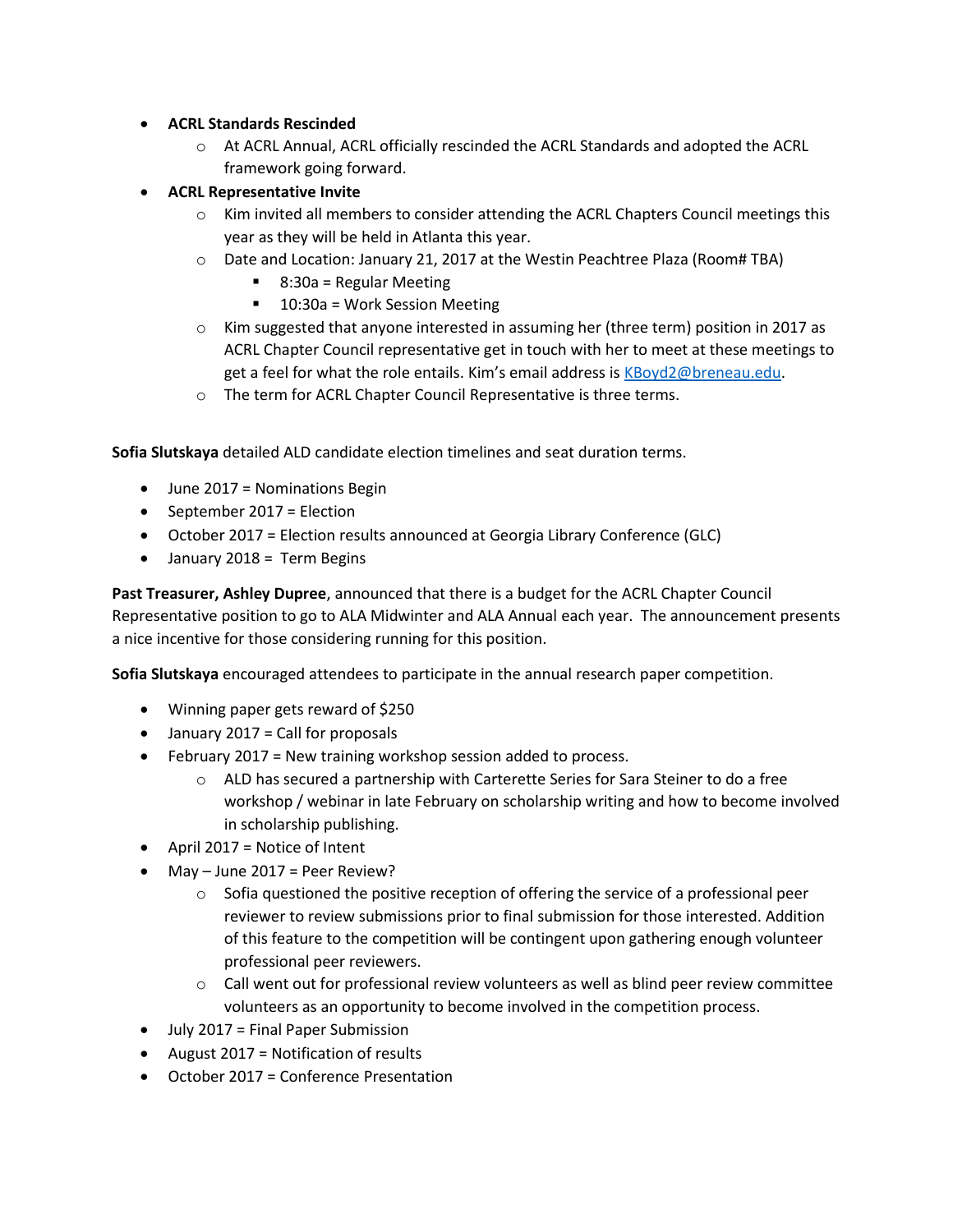**Virginia Feher,** editor of Georgia Library Quarterly (GLQ), instructed members on the particulars of submitting articles to the scholarly publication.

- Georgia Library Quarterly published quarterly.
- News items are not publicity. Call for news items sent out quarterly with no firm publication deadline.
- Publication accepts narratives and peer-reviewed submissions.
- Presentation of competition paper does not mean automatic submission for publication into Georgia Library Quarterly.
- Citation style required for submission is Chicago (author-date/no footnotes) not APA. There are no plans to change to APA in the near future.
- Contact Virginia with any questions but she strongly advises actually reading the publication to become familiar with publishing expectations.

**Sofia Slutskaya** suggested that ALD will offer a workshop on Chicago citation styles as a part of the research paper competition program.

**Rebecca Rose** discussed last year's GLA programming survey results on desired topics offered for discussion. She explained the origin of the survey and future expectations.

- There are 301 GLA-ALD members. There were 51 participants in the survey. ALD would like more participants this year.
- Results of the survey:

| Answers (by category):                                  |    |
|---------------------------------------------------------|----|
| Assessment                                              | 11 |
| Library Instruction/Instructional Design/ACRL Framework | 11 |
| <b>Writing and Publishing</b>                           | 9  |
| Statistical Software/Assisting Grad students            | q  |
| Career/Professional Development/Philosophy Statements   |    |
| Management/Leadership                                   | 5  |
| Working with Faculty                                    | 4  |
|                                                         |    |

# **Additional topics**

Continuing education and LIS skills improvement; activities to improve your CV Statistical/Data analysis programs like SPSS

Safety on campus/active shooter training

NVivo/Statistical software - Using statistics in your work (teaching, assessment, etc.)

Information literacy instruction (especially using one-shots)

Marketing library services to administration, faculty, and/or students

Writing/developing a Philosophy Statement of Librarianship for jobseekers

Assessment (instruction and otherwise) - both what kinds of data to collect and how to use it in a meaningful way.

Big data

Beginning digital archives

Serving graduate students

Best practices for managing student workers/assistants

Program mentoring library school students/intern opportunities